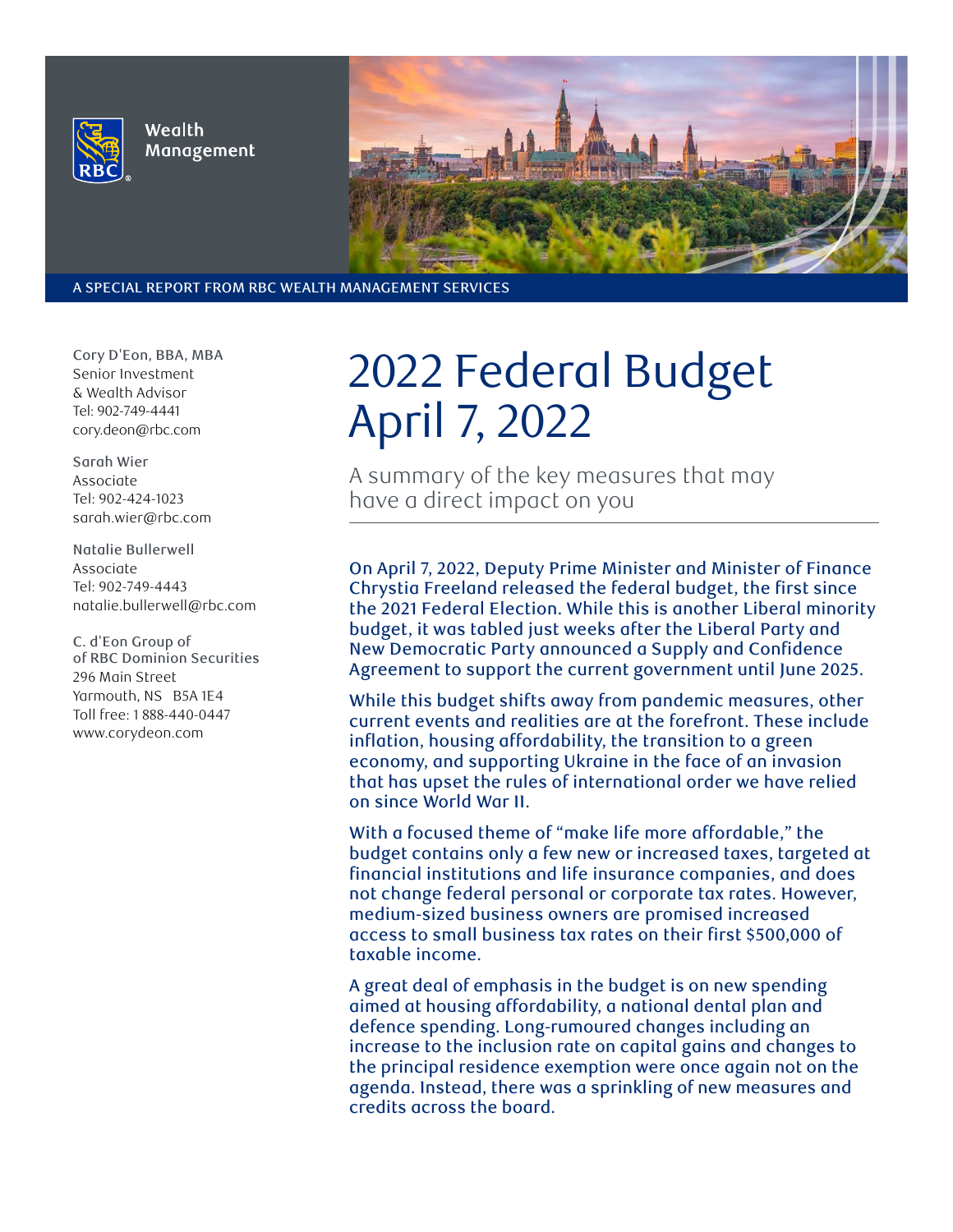The following is a summary of the most significant tax and financial planning measures announced in the budget.

## **Housing measures**

#### Tax-Free First Home Savings Account (FHSA)

The budget proposes to create the FHSA, a new registered account to help individuals save for their first home. Contributions to an FHSA will be deductible and income earned in an FHSA will not be subject to tax. Qualifying withdrawals from an FHSA made to purchase a first home will be non-taxable.

Some features of the FHSA were provided in the budget, which are summarized below. However, the government indicated more information will be provided in the near future.

#### Eligibility

- You must be a Canadian resident and at least 18 years of age to open an FHSA
- You must not have lived in a home that you owned either at any time in the year the account is opened or during the preceding four calendar years
- You will be limited to making non-taxable withdrawals in respect of a single property in your lifetime. Once you have made a non-taxable withdrawal to purchase a home, you will be required to close your FHSA within a year from the first withdrawal and will not be eligible to open another FHSA

#### Contributions

- You can make contributions of up to \$8,000 per year to an FHSA starting in 2023
- There is a lifetime contribution limit of \$40,000
- If you contribute less than \$8,000 in a given year, the excess will not be carried forward
- If you open more than one FHSA the total amount contributed to all the FHSAs cannot exceed the annual and lifetime contribution limits

#### Withdrawals and transfers

- Qualifying withdrawals from the FHSA made to purchase a first home will be non-taxable
- Non-qualifying withdrawals for other purposes will be taxable
- You will not be permitted to make both an FHSA withdrawal and a withdrawal under the Home Buyers' Plan (HBP) in respect of the same qualifying home purchase
- You may transfer funds from an FHSA to a registered retirement savings plan (RRSP) or to a registered retirement income fund (RRIF). Transfers to your RRSP or RRIF would be on a tax-deferred rollover basis; however, these amounts when withdrawn from your RRSP or RRIF will be taxable in the usual manner
- Transfers to your RRSP and RRIF will not reduce, or be limited by, your available RRSP room
- Withdrawals and transfers will not replenish FHSA contribution limits
- If you have not used the funds in your FHSA for a qualifying first home purchase within 15 years of first opening an FHSA, your FHSA must be closed
- Any unused savings may be transferred into an RRSP or RRIF, or would otherwise have to be withdrawn on a taxable basis
- You will be allowed to transfer funds from an RRSP to an FHSA on a tax-deferred basis, subject to the \$40,000 lifetime and \$8,000 annual contribution limits. These transfers will not restore your RRSP contribution room

#### **Illustration**

You and your spouse each contribute \$8,000 per year (the annual maximum) in your own FHSA starting in 2023. Both of you can deduct the contribution from your taxable income each year. The tax savings on your federal tax return each year will be based on your marginal tax rate. For example, if each of you make between \$50,000 and \$100,000, the FHSAs allows each of you to receive an annual federal tax refund of \$1,640 (i.e. \$8,000 x 20.5%). At the end of 2027, when you are ready to buy your first home, your combined FHSA amounts to \$90,000, which includes \$10,000 of tax-free investment income earned in the plan. You can withdraw this amount tax-free for a downpayment on your first home.

The government will work with financial institutions with the goal to have the infrastructure in place for individuals to be able to open an FHSA and start contributing at some point in 2023.

#### Doubling the First-Time Home Buyers' Tax Credit (HBTC)

The HBTC is intended to provide support to Canadians buying their first home. The budget proposes to double the HBTC amount to \$10,000, which would provide a 15% non-refundable tax credit of \$1,500. You can continue to split the credit with your spouse or common-law partner as long as the combined total does not exceed \$1,500.

You are a first-time home buyer if neither you nor your spouse or common-law partner owned and lived in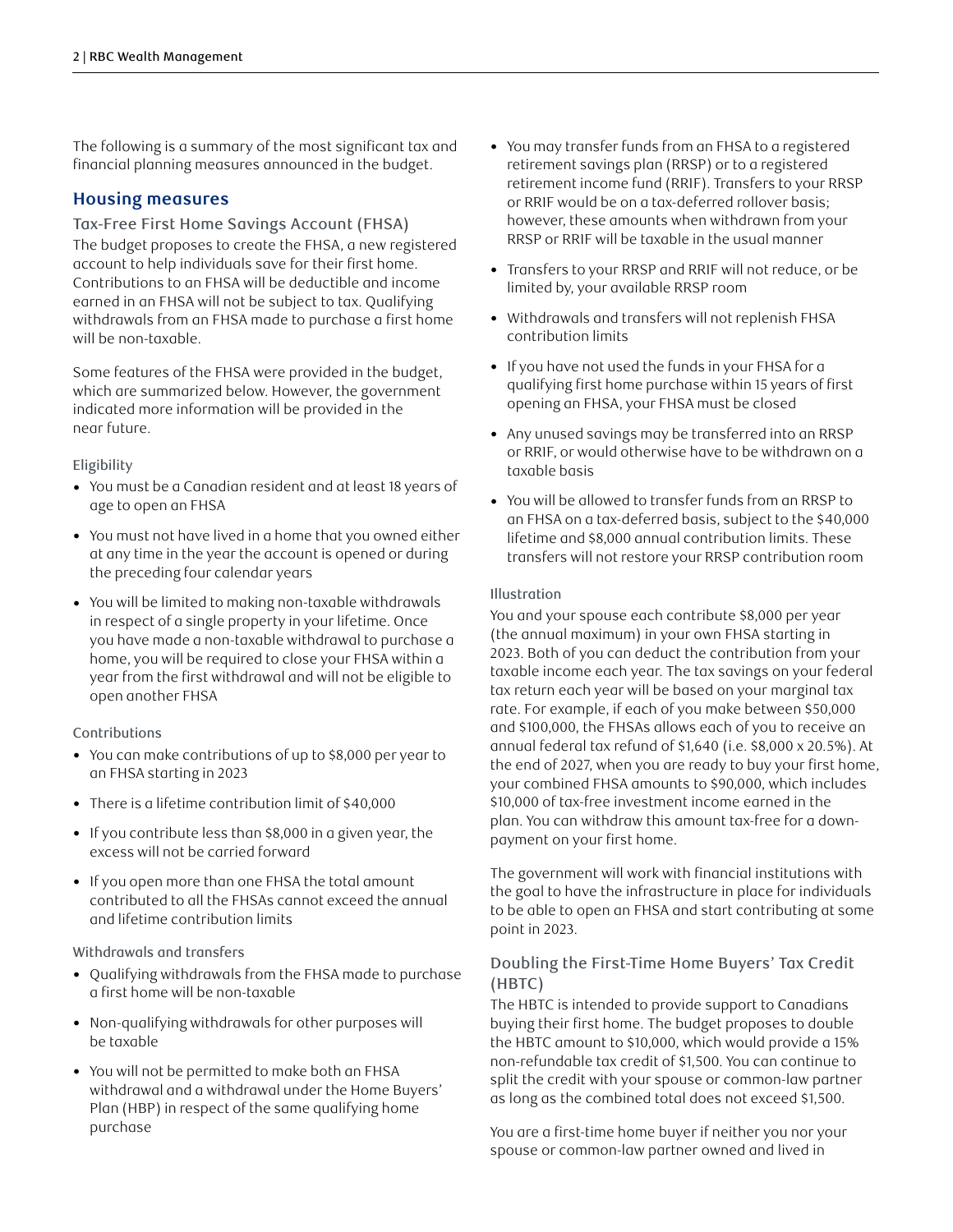another home in the calendar year of the home purchase or in any of the four preceding calendar years. This credit is also available for certain acquisitions of a home by or for the benefit of a disabled individual, even if the firsttime home buyer condition is not met. A qualifying home is one that you or your spouse or common-law partner intend to occupy as your principal residence no later than one year after its purchase.

This measure will apply to homes purchased on or after January 1, 2022.

Doubling the Home Accessibility Tax Credit (HATC) The HATC is a non-refundable tax credit that helps support independent living for seniors who are 65 years of age or over at the end of a tax year and those who are eligible to claim the Disability Tax Credit (DTC) at any time in a tax year. The HATC is available for eligible home renovation or alteration expenses in respect of an eligible dwelling.

The budget proposes to double the annual expense limit of the HATC to \$20,000 for the 2022 and subsequent taxation years. The credit is 15% of the lesser of eligible expenses and \$20,000, resulting in a tax credit of up to \$3,000, for accessibility renovations or alterations.

## Multigenerational Home Renovation Tax Credit (MHRTC)

To support families who are living together in multigenerational homes, the budget proposes to introduce the MHRTC, which would provide a refundable credit of up to \$7,500 for constructing a secondary suite for a senior or an adult with a disability living with a relative. The credit would allow families to claim 15% of up to \$50,000 in eligible renovation and construction costs incurred in order to construct a secondary suite.

This measure will apply for the 2023 and subsequent taxation years.

#### Support for those in housing need

The government recognizes that many Canadians are struggling with housing costs and are in need of additional assistance. The budget proposes to provide a one-time \$500 payment to those facing housing affordability challenges. The specifics and delivery method will be announced at a later date.

#### Residential property flipping rule

Property flipping involves purchasing real estate with the intention of reselling the property in a short period of time to realize a profit. Profits from flipping properties are fully taxable as business income, meaning they are not eligible for the 50% capital gains inclusion rate or the Principal Residence Exemption (PRE).

To ensure profits from flipping residential real estate are always subject to full taxation, the budget proposes to introduce a new deeming rule. Specifically, profits arising from dispositions of residential property (including a rental property) that was owned for less than 12 months will be deemed to be business income.

The new deeming rule would not apply for individuals who sell their home due to certain life events such as death, household addition, separation, personal safety, disability or illness, employment change, insolvency or involuntary disposition. Exemptions will be set in forthcoming rules and there will be a consultation period for the draft legislative proposals.

Where the new deeming rule applies, the PRE would not be available. Where the new deeming rule does not apply because of a life event listed above or because the property was owned for 12 months or more, it would remain a question of fact whether profits from the disposition are taxed as business income.

The measure will apply in respect of residential properties sold on or after January 1, 2023.

Ban on foreign investment in Canadian housing To ensure housing is affordable to Canadians, the government proposes restrictions that will prohibit foreign commercial enterprises and people who are not Canadian citizens or permanent residents from acquiring nonrecreational, residential property in Canada for a period of two years.

Exemptions to the ban will be provided to those who have been authorized to come to Canada under emergency travel while fleeing international crisis and international students who are on the path to permanent residency in certain circumstances.

The government will continue to monitor the impact that foreign investment is having on Canadian housing costs and may introduce additional measures to strengthen the proposed ban. Non-Canadians who own homes that are being underused or left vacant will be subject to the Underused Housing Tax that was announced in the 2021 budget.

# **Personal measures and tax changes**

#### Dental care for Canadians

The government proposes to provide funding to Health Canada to provide dental care for Canadians. This will start with under 12-year-olds in 2022, and then expand to under 18-year-olds, seniors and persons living with a disability in 2023, with full implementation by 2025. The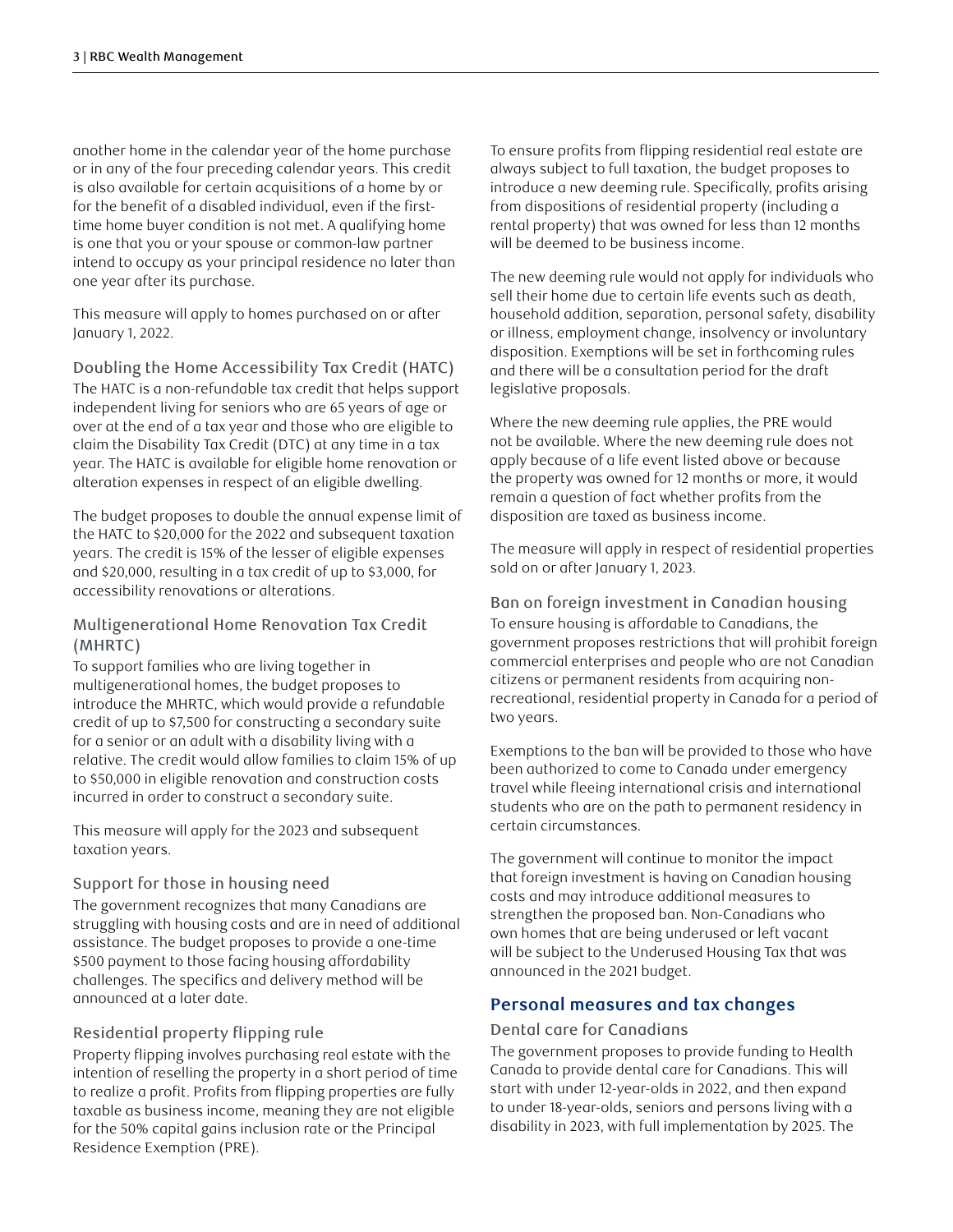program would be restricted to families with an income of less than \$90,000 annually and no co-pays for those with income under \$70,000 annually.

## Medical Expense Tax Credit (METC) for surrogacy and other expenses

The METC is a 15% non-refundable tax credit for eligible medical expenses in respect of products and services received by a patient. Currently, the patient must be the individual, the individual's spouse or common-law partner or certain dependants.

The budget proposes to provide a broader definition of patient in cases where an individual would rely on a surrogate or a donor in order to become a parent. In these cases, a patient could be the individual; their spouse; a surrogate mother; or a donor of sperm, ova or embryos. In addition, the budget proposes to allow reimbursements by an individual of medical expenses incurred by a surrogate or donor and fees paid to fertility clinics and donor banks in order to obtain donor sperm or ova to be eligible for the METC.

Only expenses incurred in Canada and that are in accordance with the *Assisted Human Reproduction Act* and associated regulations would be eligible. This measure will apply to expenses incurred in the 2022 and subsequent taxation years.

#### Labour Mobility Deduction for Tradespeople (LMDT)

Temporary relocations to obtain employment may not currently qualify as deductible moving or travel expenses, particularly if they do not involve a change in an individual's ordinary residence and the employer does not provide relocation assistance.

To recognize certain travel and relocation expenses of workers in the construction industry, the budget proposes to introduce the LMDT, which would allow eligible workers to deduct up to \$4,000 in eligible expenses per year.

This measure will apply to the 2022 and subsequent taxation years.

# **Business tax changes**

#### Small business deduction

Canadian-controlled private corporations (CCPCs) are taxed federally at the small business rate of 9% on the first \$500,000 of active business income (the business limit). Currently the business limit is reduced on a straight line basis when:

- a. the combined taxable capital employed in Canada of the CCPC and its associated corporations is over \$10 million and is fully eliminated when this amount is \$15 million; or
- b. the combined adjusted aggregate investment income of the CCPC and its associated corporations is over \$50,000 and is fully eliminated when this amount is \$150,000.

The business limit applicable to the small business rate is \$500,000 minus the above-mentioned business limit reductions.

The budget proposes to extend the taxable capital range to increase the amount of combined taxable capital employed in Canada of the CCPC and its associated corporations before a grind-down to the business limit occurs. The new range would be \$10 million and fully eliminated at \$50 million.

These changes will apply to taxation years that begin on or after April 7, 2022.

#### Substantive CCPCs

The Canadian income tax system aims to achieve neutrality by ensuring that income earned directly by a Canadian-resident individual is taxed at roughly the same rate as income earned through a corporation. This concept is known as integration.

The government is aware that tax planning, which includes non-CCPC planning, is currently used to avoid paying the additional refundable corporate income tax that would otherwise be paid on investment income earned in these corporations. This may be done in a number of ways, such as by moving a corporation into a foreign low-tax jurisdiction, by using foreign shell companies, or by moving passive portfolios to an offshore corporation.

The budget proposes targeted amendments to the Income Tax Act (ITA) to ensure that, for taxation years that end on or after April 7, 2022, investment income earned and distributed by private corporations that are, in substance, CCPCs (substantive CCPCs) is subject to the same taxation as investment income earned and distributed by CCPCs.

Substantive CCPCs would be private corporations resident in Canada (other than CCPCs) that are ultimately controlled (in law or in fact) by Canadian-resident individuals.

The budget also proposes targeted amendments to the ITA to eliminate the tax-deferral advantage available to CCPCs and their shareholders earning investment income through controlled foreign affiliates.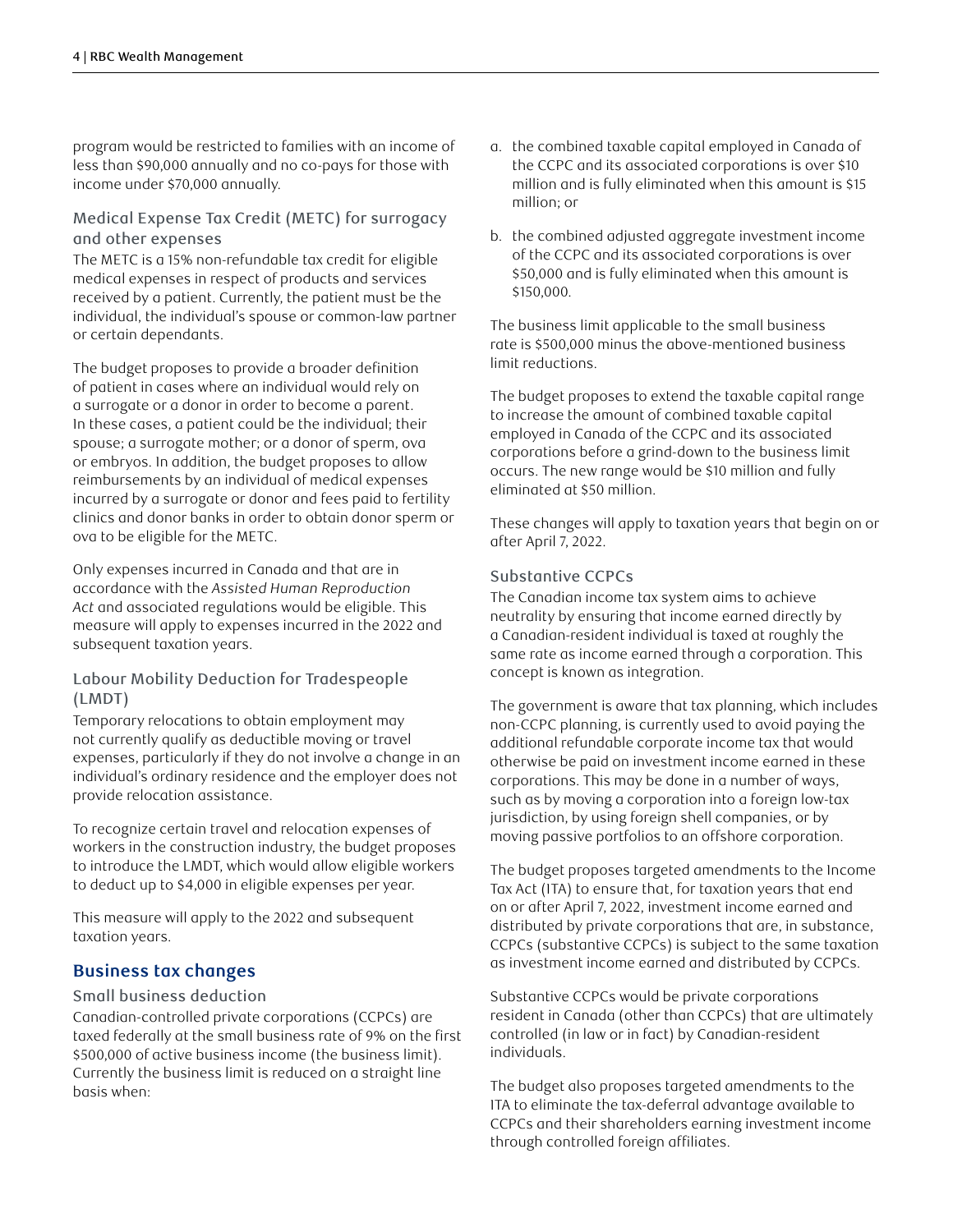These measures will generally apply to taxation years that begin on or after April 7, 2022.

#### Genuine intergenerational transfers

There is a tax rule that prevents taxpayers from converting dividends into lower-taxed capital gains using certain selfdealing transactions—a practice referred to as "surplus stripping." In 2021, legislation was passed to introduce an exception to this rule in order to help facilitate intergenerational business transfers.

The budget notes the exception may unintentionally permit surplus stripping, without requiring that a genuine intergenerational business transfer takes place. As such, the government is announcing a consultation process for Canadians to share their views on how the existing rules can be modified to protect the integrity of the tax system, while still facilitating genuine intergenerational business transfers.

#### Employee ownership trusts

Employee ownership trusts can be used to facilitate the transition of privately owned businesses to employees. To encourage the use of employee ownership trusts, the budget proposes to create a dedicated type of trust under the ITA to support employee ownership.

#### Implementing a publicly accessible beneficial ownership registry

The government intends to increase transparency around ownership of assets, including businesses and expensive property. They intend to accelerate their commitment by two years to amend the Canada Business Corporations Act to implement a public and searchable beneficial ownership registry for federally incorporated businesses, which will now be accessible before the end of 2023.

## Canada Recovery Dividend (CRD) and additional tax on banks and life insurers

The budget proposes to introduce the CRD in the form of a one-time 15% tax on bank and life insurer groups. A group would include a bank or life insurer and any other financial institution that is related (for certain purposes) to the bank or life insurer.

The CRD would be determined based on a corporation's taxable income for taxation years ending in 2021. The CRD liability would be imposed for the 2022 taxation year and would be payable in equal amounts over five years.

The budget also proposes to introduce an additional tax of 1.5% of the taxable income for members of bank and life insurer groups. The proposed additional tax will apply to taxation years that end after April 7, 2022. For a taxation

year that includes April 7, 2022, the additional tax will be prorated based on the number of days in the taxation year after April 7, 2022.

## Exchange of tax information on digital economy platform sellers

The digital economy includes the sharing and gig economies and online sellers of goods. In Canada, taxpayers who earn business income including those carrying on business through online platforms have to report the income to the Canada Revenue Agency (CRA).

To address concerns of underreported income, the Organisation for Economic Co-operation and Development (OECD) has developed model rules for reporting by digital platform operators with respect to platform sellers.

The budget proposes to implement the model rules in Canada. This measure will apply to calendar years beginning after 2023.

# **Environmental business tax changes**

Phasing out flow-through shares for oil, gas and coal activities

The budget proposes to eliminate the flow-through share regime for fossil fuel sector activities. This will be done by no longer allowing expenditures related to oil, gas and coal exploration and development to be renounced to flow-through share investors for flow-through share agreements entered into after March 31, 2023.

# Critical Mineral Exploration Tax Credit (CMETC)

Currently, individuals who invest in mining flow-through shares are entitled to a 15% Mineral Exploration Tax Credit (METC) on specified mineral exploration expenses that are renounced to them. The budget proposes a new 30% CMETC for renounced exploration expenses of specified minerals used in the production of batteries, permanent magnets, semi-conductors and other clean technologies. The rules for the CMETC will generally follow the existing METC rules. Eligible expenditures would not benefit from both the CMETC and METC. The CMETC will apply to expenditures renounced under eligible flow-through share agreements entered into after April 7, 2022, and on or before March 31, 2027.

#### Credit for carbon capture, utilization and storage (CCUS)

CCUS is a suite of technologies that capture carbon dioxide (CO $_{\textrm{\tiny{2}}}$ ) emissions from fuel combustion, industrial processes or directly from the air, to either store the CO<sub>2</sub> (typically deep underground) or use the CO<sub>2</sub> in industry.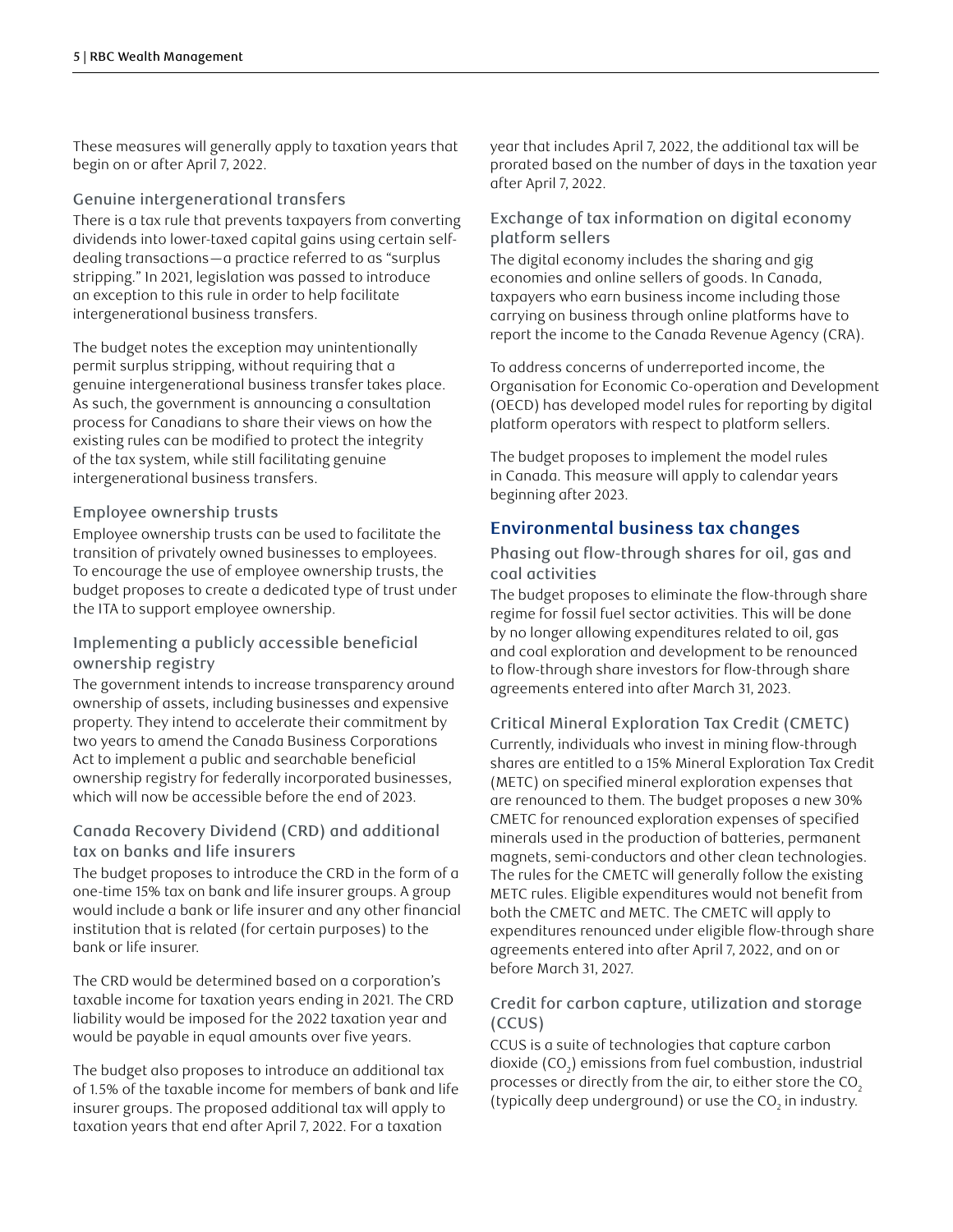The budget proposes a refundable investment tax credit (ITC) for businesses that incur eligible CCUS expenses, starting in 2022. The ITC would be available to CCUS projects to the extent that they permanently store captured CO $_{\textrm{\tiny{2}}}$  through an eligible use. Eligible CO $_{\textrm{\tiny{2}}}$  uses include dedicated geological storage and storage of CO $_{\textrm{\tiny{2}}}$  in concrete, but does not include enhanced oil recovery.

#### Clean technology tax incentives – air-source heat pumps

The budget proposes to allow the accelerated tax deductions for business investments in clean energy equipment to include air-source heat pumps. This measure will be effective for the air-source heat pumps acquired and become available for use on or after April 7, 2022.

In addition, the budget proposes to include the manufacturing of air-source heat pumps as an eligible zero-emission technology manufacturing or processing activity. This means a 50% reduction of the general corporate and small business income tax rates would apply to related manufacturing and processing income. The reduced tax rates will apply to taxation years that begin after 2021, subject to a phase-out starting in taxation years that begin in 2029, and would be fully phased out for taxation years that begin after 2031.

# **Changes for charities**

#### Annual disbursement quota (DQ) for registered charities

Registered charities are generally required to expend a minimum amount each year, referred to as the DQ. The DQ is currently equal to 3.5% of the registered charity's property not used directly in charitable activities or administration. The budget proposes to make a number of changes to increase expenditures by larger charities, and to improve the enforcement and operation of the DQ rules.

The budget proposes to increase the DQ rate from 3.5% to 5% for the portion of property not used in charitable activities or administration that exceeds \$1 million.

In addition, the budget proposes to clarify that expenditures for administration and management are not considered qualifying expenditures for the purpose of satisfying a charity's DQ. The budget also proposes changes to the relief provisions relating to the DQ.

These measures will apply to charities in respect of their fiscal periods beginning on or after January 1, 2023.

#### Charitable partnerships

Under the ITA, registered charities are limited to devoting their resources to charitable activities they carry on

themselves or providing gifts to qualified donees. Where charities conduct activities through an intermediary organization (other than a qualified donee), they must maintain sufficient control and direction over the activity such that it can be considered their own.

The budget proposes a number of changes to improve the operation of these rules, allowing charities to make qualified disbursements to organizations that are not qualified donees, provided that they meet certain accountability requirements.

In addition, in order to be considered a qualifying disbursement, charities will be required to meet certain mandatory accountability requirements defined in the ITA that are designed to ensure their resources will be used for charitable purposes.

These changes will apply as of royal assent of the enacting legislation.

## **International tax measures**

Canada has joined other members of the OECD on a two-pillar plan for international tax reform agreed to on October 8, 2021.

Pillar One is intended to reallocate a portion of taxing rights over the profits of the largest and most profitable multinational enterprises (MNEs) to market countries (i.e. where their users and customers are located). As a backup plan, if this tax framework does not come into force by 2024, the government can impose a previously proposed Digital Services Tax (DST).

Pillar Two is intended to ensure the profits of large MNEs are subject to an effective tax rate of at least 15%, regardless of where they are earned.

# **Previously announced tax measures**

The budget confirms the government's intention to proceed with previously announced legislative proposals including, but not limited to:

- Luxury tax
- Digital services tax
- Enhanced trust reporting rules
- Allocation to redeemers methodology for mutual fund trusts

*Prior to implementing any strategies, individuals should consult with a qualified tax advisor, legal professional or other applicable professional.*